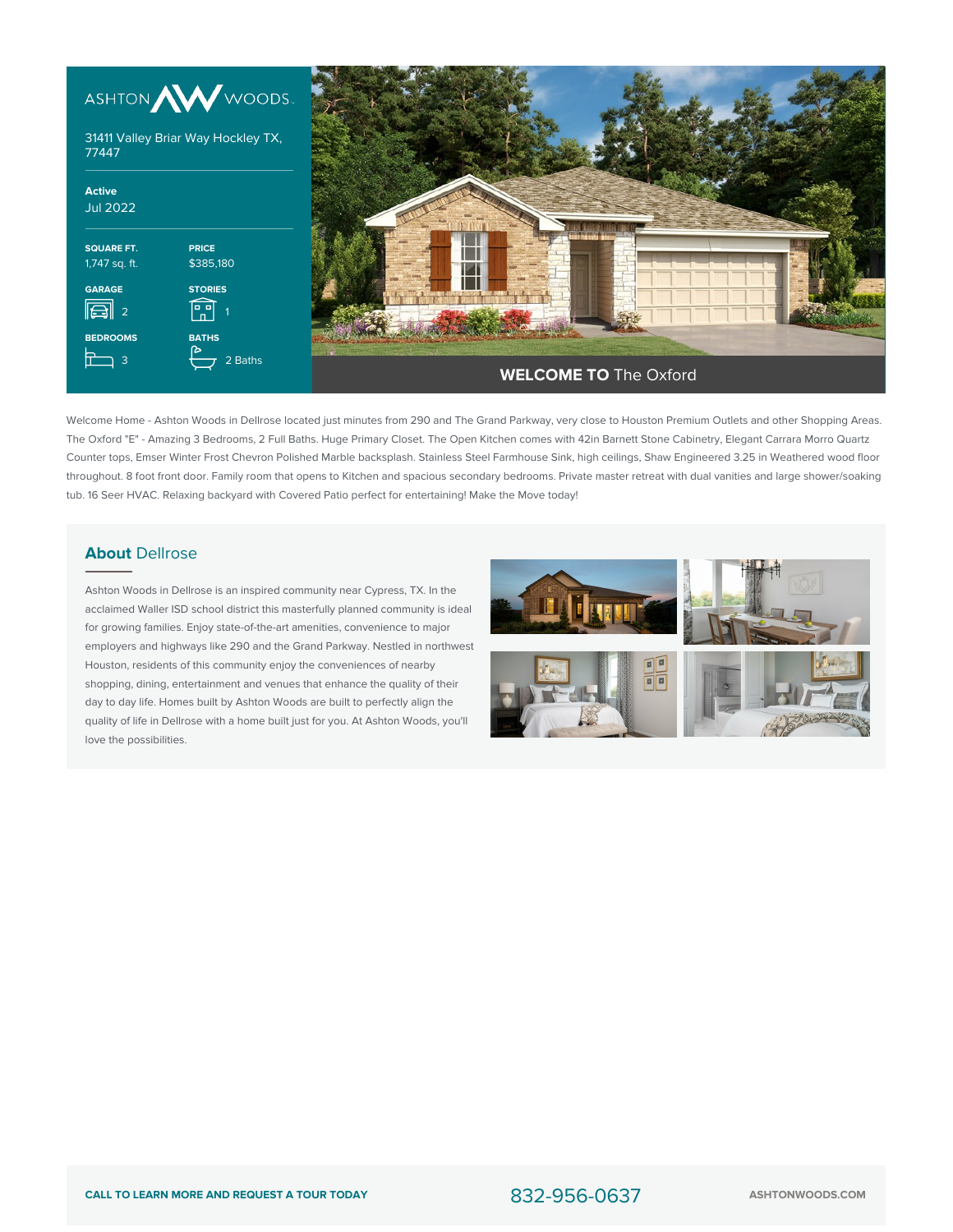



© 2019 Ashton Woods Homes. Ashton Woods Homes reserves the right to change plans, specifications and pricing without notice in its sole discretion. Square footage is approximate and floorplans shown are representative of actual floorplans.. Window, floor and ceiling elevations are approximate, subject to change without prior notice or obligation, may not be updated on the website, and may vary by plan elevation and/or community. Special wall and window treatments, upgraded flooring, fireplace surrounds, landscape and other features in and around the model homes are designer